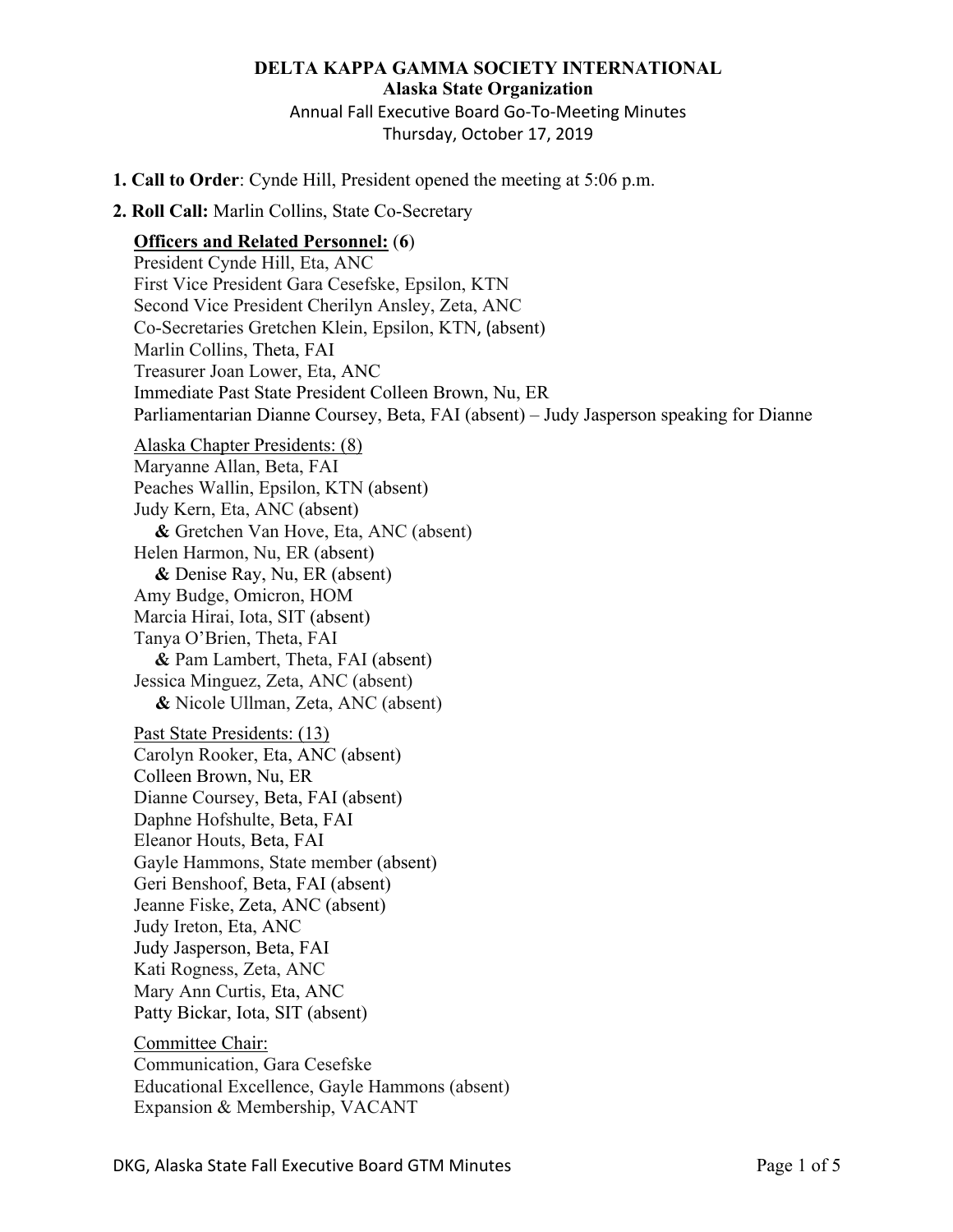#### **DELTA KAPPA GAMMA SOCIETY INTERNATIONAL**

**Alaska State Organization**

Annual Fall Executive Board Go-To-Meeting Minutes Thursday, October 17, 2019

Finance, Cherilyn Ansley Leadership Development, Judy Ireton Nominations, VACANT Rules, Barbara Sell (absent) Scholarship, Tanya O'Brien

#### **3. Rules of Order:**

Quorum for Executive Board is a majority of the voting members. There are 6 Officers and Related Personnel, 3 Chapter Presidents plus 7 present past presidents (determined at roll call) entitled to vote.

Total at meeting 16 Entitled to Vote 16

When addressing the President, state your name and chapter. When recognized by President, state your name, chapter, and city. State name, chapter and city when making motions. Motions from committee need no second.

#### **4. Minutes of Executive Board:** Cherilyn Ansley

Meeting Minutes from April 9, 2019 GTM were reviewed by committee and subsequently posted on the State website for members viewing. Minutes were approved.

**5. Additions to and/or Approval of Agenda** Judy Jasperson, Beta, moved to accept agenda as corrected to reflect only one Parliamentarian. Cherilyn Ansley, Zeta, seconded. Motion passed as corrected.

- **6. Treasurer's Report**: Joan Lower see report on State website
- **7. State Committee Reports** (Reports will be posted on State website.)
	- **A. Communication:** Gara Cesefske (speaking for the Nuggets)
		- a. *The Nuggets*: Jennifer Keuter, Zeta & Jeri Pickerel, Zeta, see report on state website
			- Information for next Newsletter by December 15
			- Email set up dedicated to *Nuggets* dkgnuggets@gmail.com
			- Link to submit articles/photos
		- b. Webmaster: Maryanne Allan, Beta
			- No report
		- c. Historian: Judy Ireton, Eta, see report on State website
	- **B. Educational Excellence:** Gayle Hammons, State
		- a. No report

#### **C. Expansion and Membership:**

- a. Vacant at this time, Cynde hopes someone will step up to chair this committee
- **D. Leadership Development:** Judy Ireton, Eta, see report on State website
- **E. Finance:** Cherilyn Ansley see report on State website
	- a. Additional cost for maintenance of our website
		- The revised Budget reflects our Pro Plan of \$199 per biennium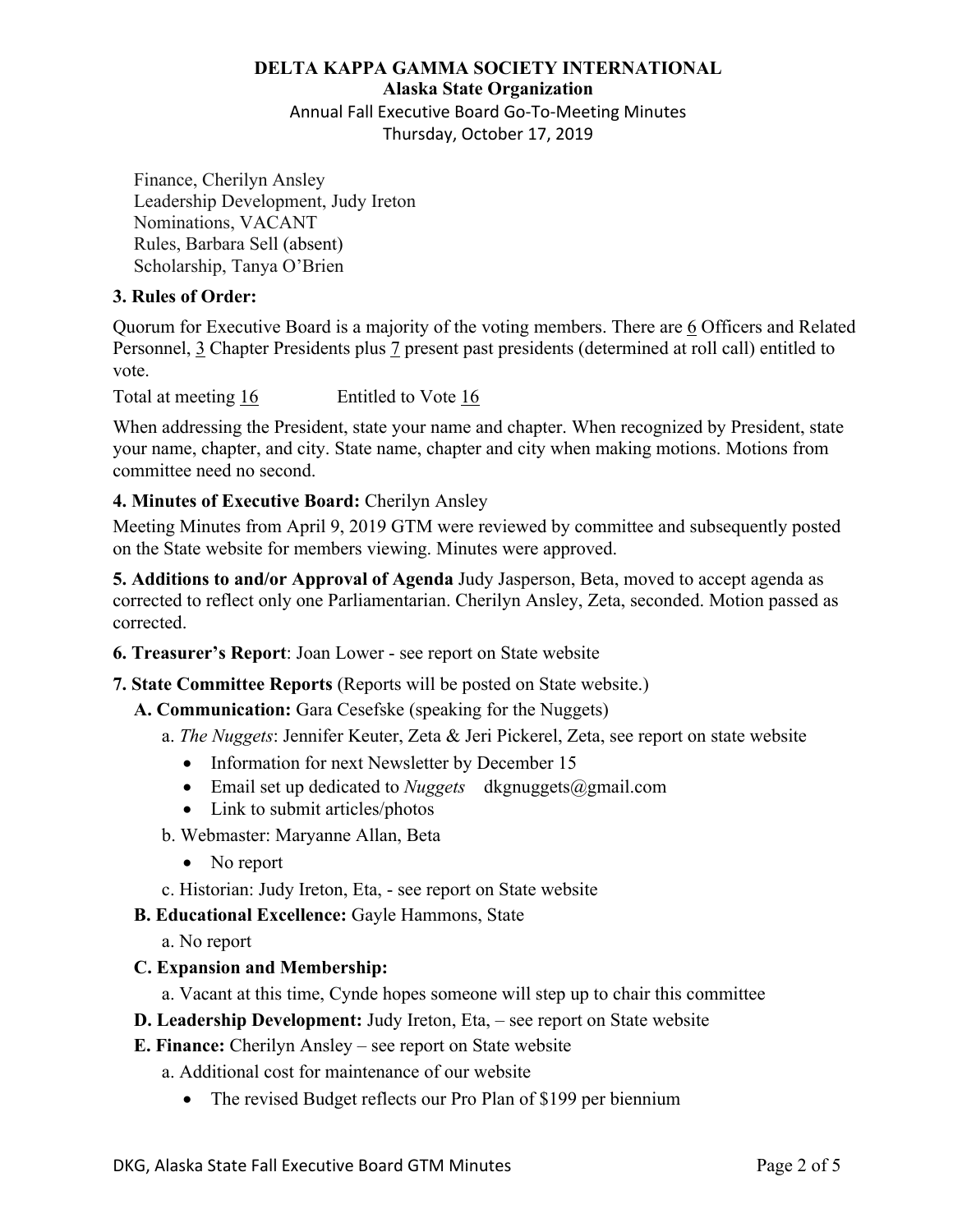## **DELTA KAPPA GAMMA SOCIETY INTERNATIONAL Alaska State Organization**

Annual Fall Executive Board Go-To-Meeting Minutes Thursday, October 17, 2019

- Cherilyn Ansley, Zeta, moved to add \$199 to the website allocation to be charged once per biennium. Motion passed.
	- o Explanation: Past monies have gone to the domain at \$34, due to size of website we need to go to the Pro Plan for \$199 (one year \$199 and the next \$34 to continue in this way)
- **F. Nominations:** VACANT
- **G. Rules:** Barb Sell see report on State website (Cherilyn reads report)
- **H. Scholarships:** Tanya O'Brien see report on website
	- a. Cynde asked if allocation is needed; Tanya agreed and suggests we follow through with the last Scholarship request of \$3,000
	- b. Mary Ann Curtis, Eta, agreed with \$3,000 but reminded us the Bylaws state that the Executive Board decides what account the money comes from. The budget shows \$21,339.71 in the General Checking Account and this might be the account we should use.
		- Mary Ann Curtis moved that we use the \$511.66 (scholarship account) and add another \$2,488.34 (from General Checking Account) to make the \$3,000 Scholarship for 2019-2020. Cherilyn Ansley, Zeta, seconded. Motion passed.
	- c. Tanya announced that we had an application for our Scholarship Award and was pleased to announce that Naona "Peaches" Wallin from Epsilon Chapter is this year's recipient.
- **8. Chapter Reports** (By President, unless noted.)
	- **A. Beta: Maryanne Allan** Judy Jasperson speaking for Maryanne
		- a. Entice members with dinner and a Flot production the middle of winter
		- b. One of the outreach programs is collecting 2,500 pairs of shoes for Africa; we are over  $\frac{1}{2}$ way there, sends them to Seattle where they are picked up for shipping
	- **B. Epsilon: Peaches Wallin –** see report on state website, Gara speaking for Peaches
		- a. We have been planning the convention and have received interest from a few teachers in the district so we are picking up potential new members through our planning; we are planning an induction at one of our upcoming meetings

## **C. Eta: Judy Kern or Gretchen Van Hove**

- a. No report
- **D. Iota: Marcia Hirai**
	- a. No report
- **E. Nu: Helen Harmon or Denise Ray** Colleen Brown, speaking for Helen and Denise
	- a. Outreach projects: making blankets for kids; at Christmas, meet with Love Inc. in Eagle River where books are given out; partners with Read On The Fly, children in transition
	- b. As far as new members, our executive board will work with us in developing our elevator talk about DKG
- **F. Omicron: Amy Budge** see report on state website
- **G. Theta: Tanya O'Brien** –. see report on state website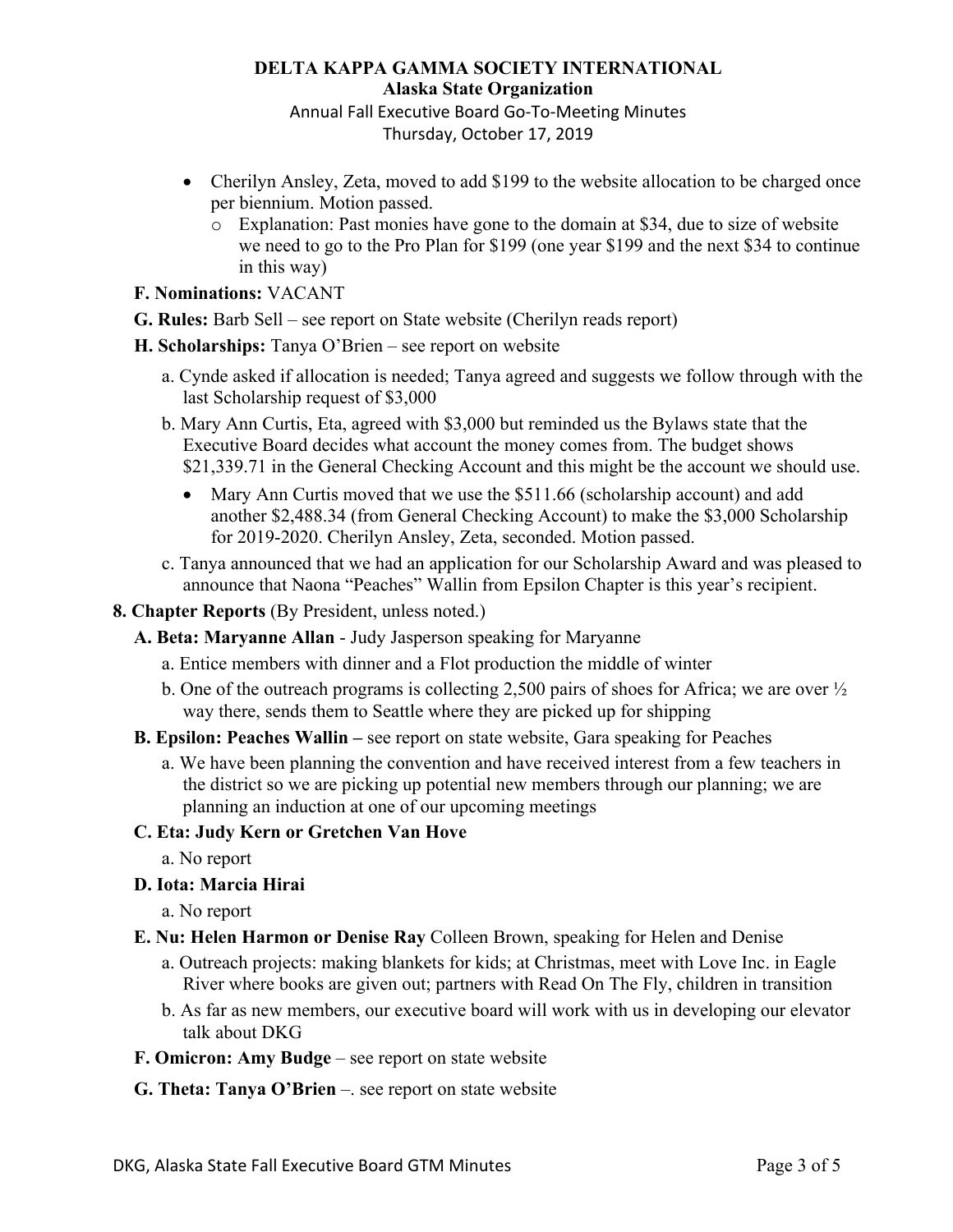#### **DELTA KAPPA GAMMA SOCIETY INTERNATIONAL**

**Alaska State Organization**

Annual Fall Executive Board Go-To-Meeting Minutes

Thursday, October 17, 2019

**H. Zeta**: **Jessica Minguez or Nicole Ullman,** Kati Rogness, speaking for Jessica or Nicole –-see report on state website

#### **9. Unfinished Business**

**A.** Ad Hoc Committee State Foundation: Judy Jasperson

- a. State Foundation Proposed Board and organization
	- Members of Board of Directors must include representatives from the three Alaska regions, State Treasurer and State President (5 members)
		- o We need to have the Board of Directors selected before the Foundation paperwork can be submitted to both State and Federal Governments
			- Kathy Alton volunteered to be Foundation Vice President
			- Joan Lower to be the Foundation Treasurer
			- § Cynde Hill, the current State President, would be the liaison between DKG Alaska and the State Foundation
			- Seeking volunteers to fill the President and Secretary positions on the Foundation Board
	- Chapter presidents: please contact Cynde Hill with names to fill vacant positions
- b. Documents are to be in place by December 31,2019. Once Board member names are received, the Ad Hoc Committee will draft the documents to present to the State Executive Board by the April 2020 Executive Board meeting.
- c. Judy Jasperson, Beta, advised that of the \$2,000 in the Beta Foundation, two people have received \$500. The remaining \$1,000 will go to the State Foundation to use for travel money to the 2020 State Convention.
- **B.** Alaska Airlines Easy Biz follow up/report: Joan Lower
	- a. No report

## **10. Other Business**

- **A.** April 24-25, 2020 Ketchikan Face-to-Face Leadership Convention update
	- a. Gara, Cape Fox Lodge rates based on view and bed size (\*Price per night before taxes):
		- Mountain View King Bed \$184.80 Water View King Bed \$193.60
		- Mountain View Two Double Beds \$202.40

## **Book by calling** 1(800) 225-8001. Ask for **DKG Convention rate** (NOT their website)

b. Flying is the way to get to Ketchikan

c. Weather is unpredictable so come prepared

## **11. Announcements**

**A.** Literacy Projects:

- a. International Lemong'o Project (video presentation) established by Carolyn Tague, a retired Anchorage teacher
	- You can share this video presentation with your chapter if you would like to do something to raise money for the Lemong'o Project
	- Cherilyn mentioned \$550 in budget for Literacy